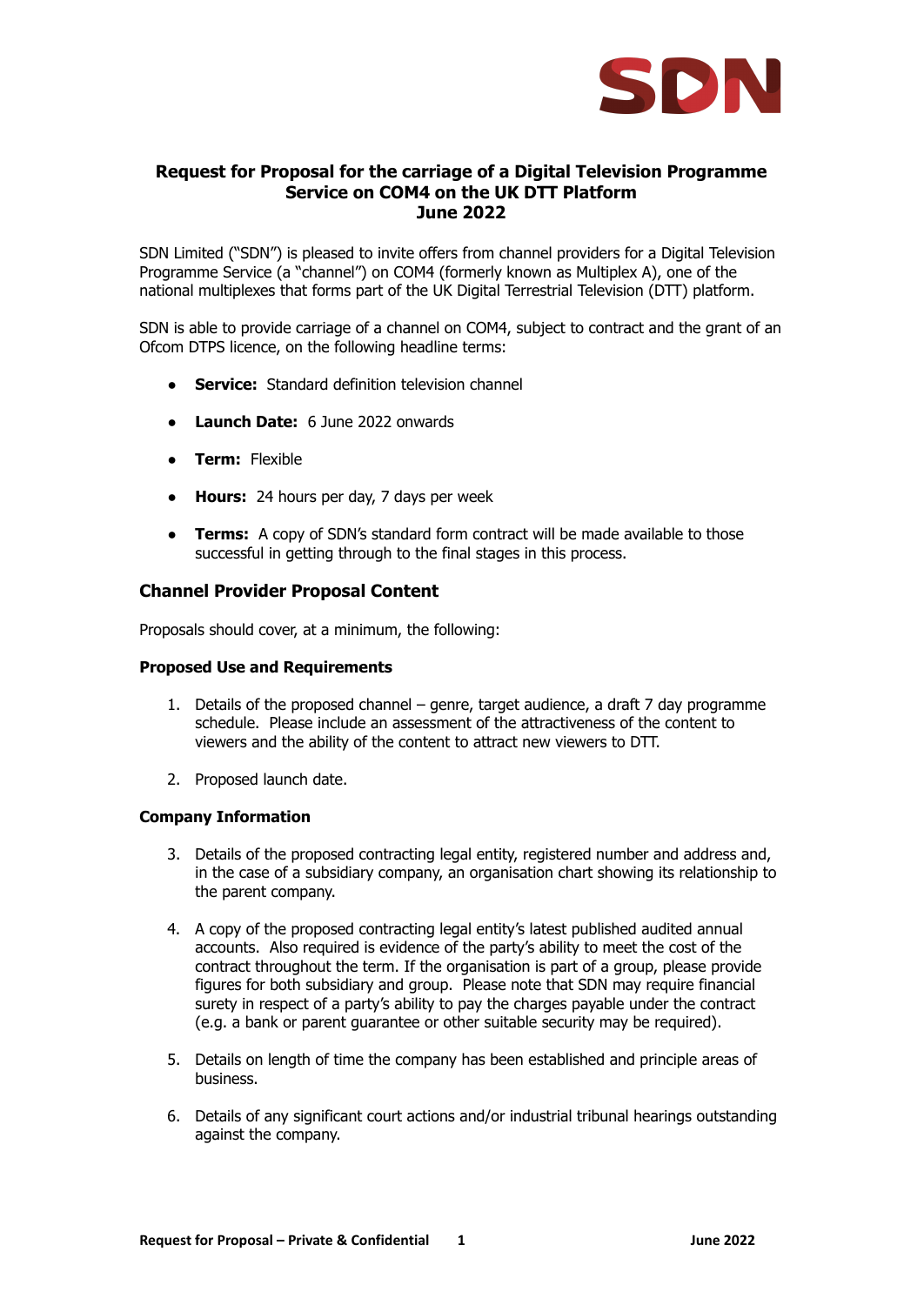

### **Commercial Terms**

- 7. Proposed length of the contract term.
- 8. A firm price offer, subject to contract, for the annual fees to be paid to SDN over the term of the contract.
- 9. If a variable or supplementary offer is to be proposed, all supporting information to be included.
- 10. Details of any qualifications or assumptions made by the channel provider.

All offers are subject to contract.

# **Additional Obligations of the Channel Provider**

Responsibilities of the channel provider will include:

- Responsibility for all data, programming and any other content comprising the channel including the data streams required to transmit it together with appropriate indemnities relating to the channel content
- Delivery, at the channel provider's cost, of the input signals to SDN's point of contribution, currently located at the Arqiva Broadcast Management Centre at Feltham, Middlesex
- To ensure signals will comply in all material respects with SDN's technical requirements and will not cause any damage to any property or equipment (including any software) SDN or any supplier SDN contracts with for the provision of DTT transmission services on Com 4
- Proportional contributions towards any future spectrum charges levied by any applicable regulatory authority
- Comply with and obtain as necessary all applicable laws, leases, clearances, regulations, permits, covenants, registrations, authorisations licences and codes, including the SDN Technical Code, Ofcom's Broadcasting Code and the terms of the Ofcom licence for the channel, in relation to the provision of the proposed channel, use of SDN's services and to otherwise perform all of its obligations under any commercial agreement with the SDN
- Not to infringe or violate the Intellectual Property Rights or any other rights of any third party and the channel shall not contain any material which is defamatory or of a criminally obscene nature

The channel provider will also be required to contract with Digital UK for the logical channel number required for the channel on the DTT platform.

### **Timetable and Selection Process**

Proposals must be submitted by **5pm** on **Friday 17th June 2022**.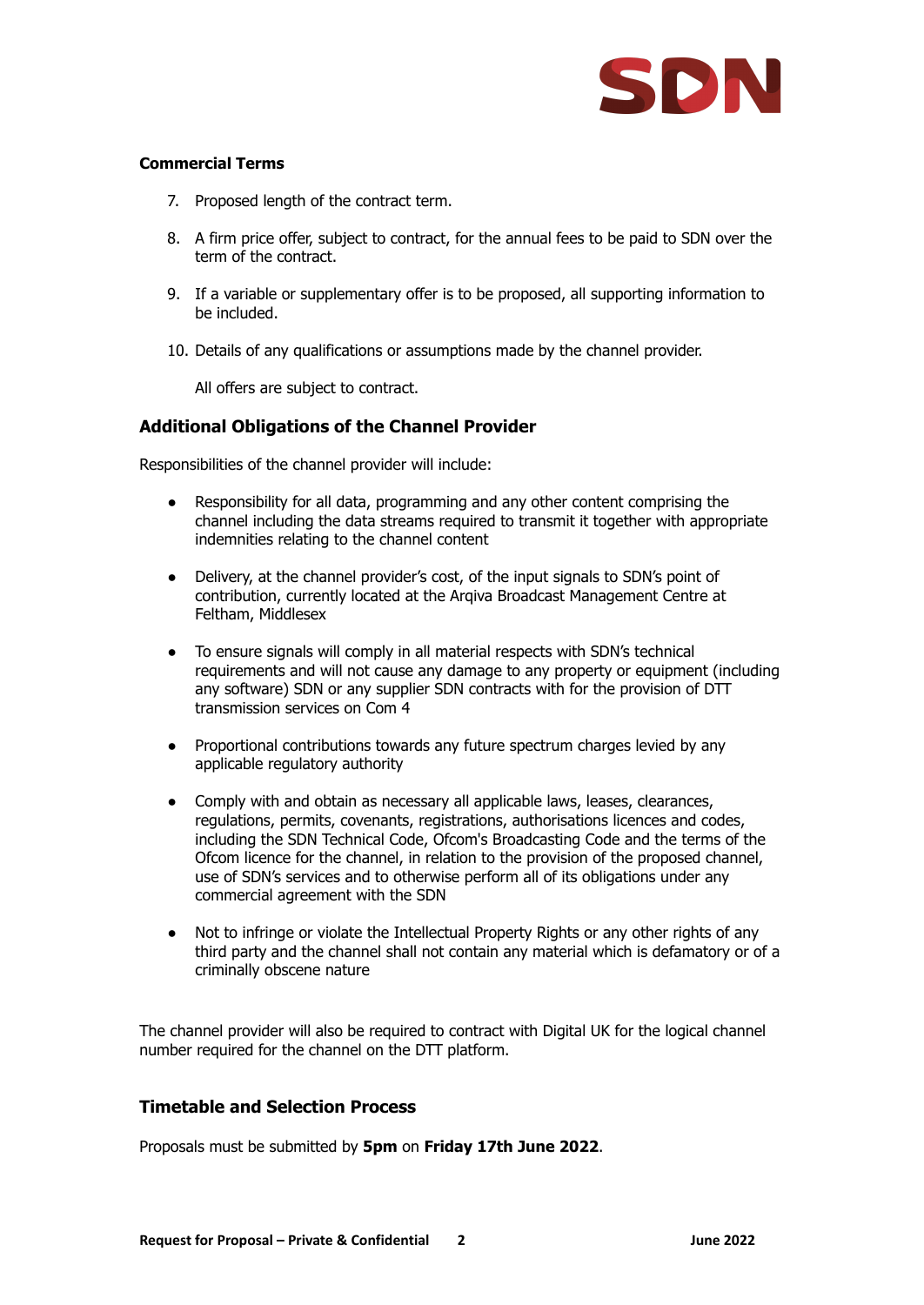

SDN reserves the right to:

- Not enter into a contract, or to change or cancel the RFP process at any time. All parties responding to this RFP shall do so on a purely speculative basis and will remain entirely responsible for any costs they incur throughout the tender process, even if SDN cancels the tender process.
- Extend the RFP process at its sole discretion.
- Create a shortlist following the receipt of the proposals; to seek clarification in respect of the proposals submitted and to negotiate with more than one party.
- Ask selected parties to enter into further bidding rounds (on an open or closed basis) as SDN deems necessary.
- Require a deposit from selected bidders at a later point in the bidding process.
- Eliminate bidders from the RFP process at its sole discretion if it deems a proposal to be non-compliant with its evaluation process.
- Contract with whichever channel provider it deems to have best fulfilled the evaluation criteria.

# **Evaluation Criteria**

Proposals will be evaluated in accordance with SDN's published guidelines (a copy of which is contained in the schedule to this RFP), including the following criteria:

- Attractiveness of proposed commercial terms relative to current and expected future market value of DTT capacity
- Cost differentials
- Commercial risk undertaken by SDN in contracting with the potential channel provider (e.g. affected by certainty of income, scale of the risk in the context of SDN's overall business)

# **Proposal Submission**

Should you wish to respond, please email your response to SDN by no later than **5pm** on **Friday 17 th June 2022**, to the following email address:

david.coughtrie@itv.com